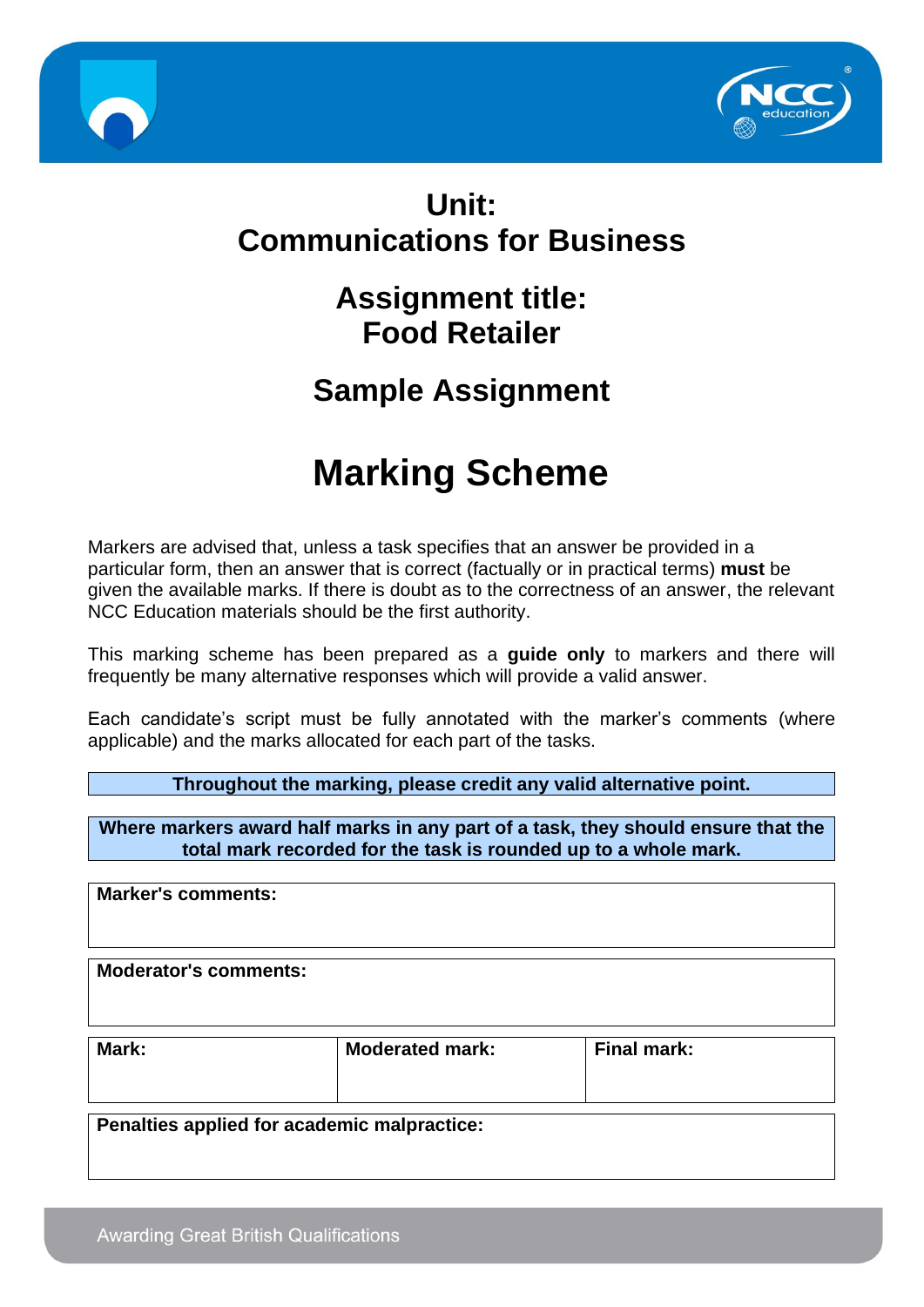## **Task 1– 20 Marks**

Review your chosen organisation's website and select a piece of text that directly communicates a key message to customers. You must critically analyse its message in terms of clarity, readability and appropriateness. For example, you may refer to:

- The suitability of the content.
- The length of sentences/ paragraphs.
- How sentences are used.
- The inclusion of lengthy or unnecessary words and phrases.
- The use of formatting.
- The appropriateness of the writing style for the intended audience.

NB: You should include a full reference for the website.

| 0-5 marks                                                                                                                                                                                                                | 6-7 marks                                                                                                                                                                                                               | 8-11 marks                                                                                                                                                                                                                   | 12-13 marks                                                                                                                                                                                                           | <b>14-20 marks</b>                                                                                                                                                                                                    |
|--------------------------------------------------------------------------------------------------------------------------------------------------------------------------------------------------------------------------|-------------------------------------------------------------------------------------------------------------------------------------------------------------------------------------------------------------------------|------------------------------------------------------------------------------------------------------------------------------------------------------------------------------------------------------------------------------|-----------------------------------------------------------------------------------------------------------------------------------------------------------------------------------------------------------------------|-----------------------------------------------------------------------------------------------------------------------------------------------------------------------------------------------------------------------|
| Provides basic<br>analysis of the<br>clarity of the<br>message in terms<br>of how coherent<br>and intelligible it<br>is.                                                                                                 | Provides a limited<br>analysis of the<br>clarity of the<br>message in terms<br>of how coherent<br>and intelligible it is.                                                                                               | Provides a<br>consistent<br>analysis of the<br>clarity of the<br>message in terms<br>of how coherent<br>and intelligible it<br>is.                                                                                           | Provides a critical<br>analysis of the<br>clarity of the<br>message in terms<br>of how coherent<br>and intelligible it<br>is.                                                                                         | Provides<br>consistently critical<br>analysis of the<br>clarity of the<br>message in terms<br>of how coherent<br>and intelligible it is.                                                                              |
| Provides a basic<br>analysis of the<br>readability of the<br>message,<br>explaining how<br>clear the message<br>is, with reference<br>to such factors as<br>complexity,<br>familiarity,<br>legibility and<br>typography. | Provides a limited<br>analysis of the<br>readability of the<br>message,<br>explaining how<br>clear the message<br>is, with reference<br>to such factors as<br>complexity,<br>familiarity, legibility<br>and typography. | Provides an<br>adequate analysis<br>of the readability<br>of the message,<br>explaining how<br>clear the message<br>is, with reference<br>to such factors as<br>complexity,<br>familiarity,<br>legibility and<br>typography. | Provides a sound<br>analysis of the<br>readability of the<br>message,<br>explaining how<br>clear the message<br>is, with reference<br>to such factors as<br>complexity,<br>familiarity, legibility<br>and typography. | Provides a solid<br>analysis of the<br>readability of the<br>message,<br>explaining how<br>clear the message<br>is, with reference<br>to such factors as<br>complexity,<br>familiarity, legibility<br>and typography. |
| Demonstrates a<br>basic<br>understanding of<br>how appropriate<br>or suitable the<br>message is to the<br>target audience.                                                                                               | Demonstrates a<br>limited<br>understanding of<br>how appropriate or<br>suitable the<br>message is to the<br>target audience.                                                                                            | Demonstrates a<br>consistent<br>understanding of<br>how appropriate<br>or suitable the<br>message is to the<br>target audience.                                                                                              | Demonstrates a<br>critical<br>understanding of<br>how appropriate or<br>suitable the<br>message is to the<br>target audience.                                                                                         | Demonstrates a<br>consistently critical<br>understanding of<br>how appropriate or<br>suitable the<br>message is to the<br>target audience.                                                                            |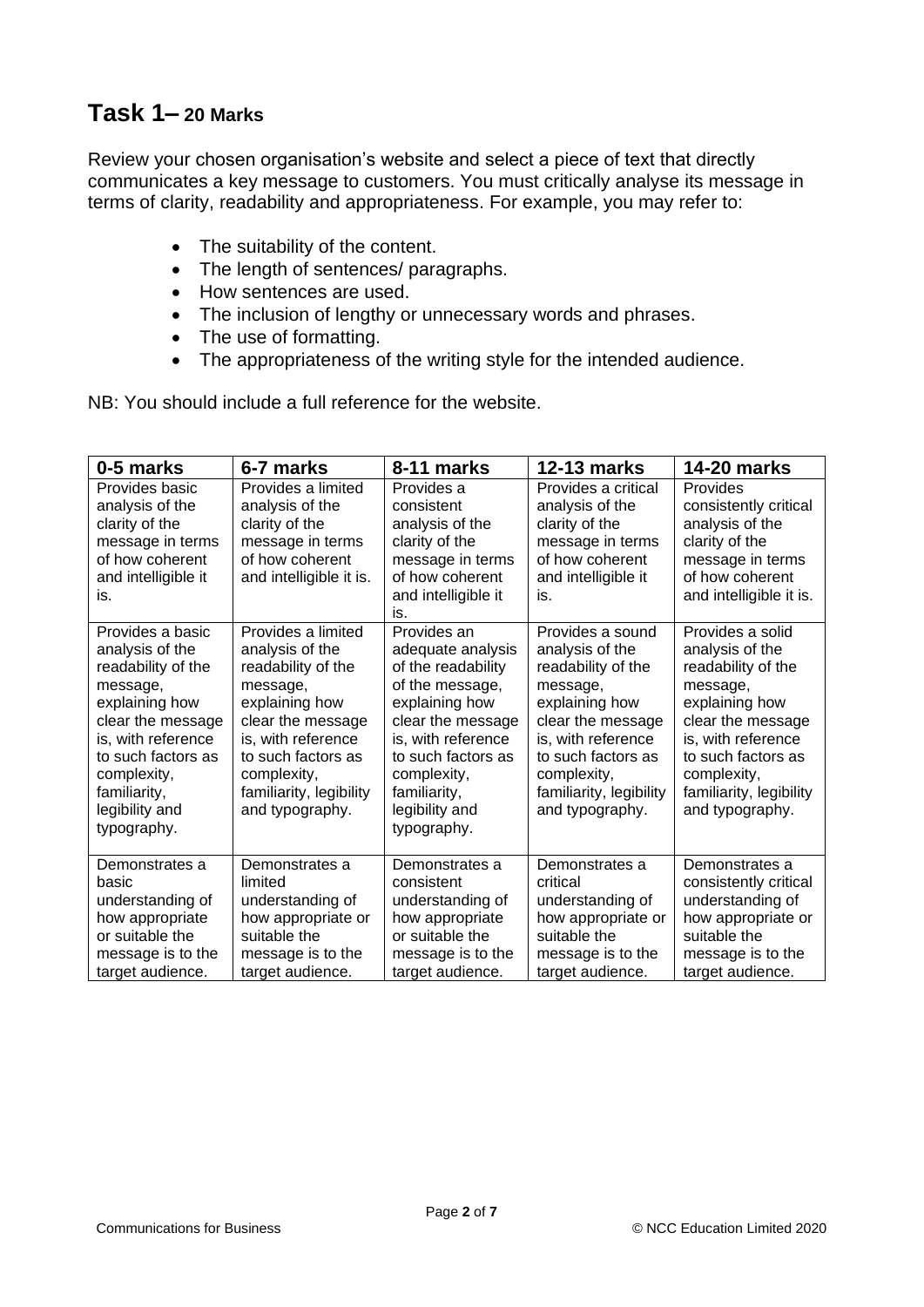### **Task 2 – 15 Marks**

From the available sources e.g. the annual report, industry reports, etc. you should be able to access key quantitative data related to your chosen organisation.

You must present this data in a variety of visual formats and provide an interpretation of it, explaining what implications it has for your chosen organisation.

| 0-3 marks                                                                                                                                                          | 4-5 marks                                                                                                                                                                    | 6-8 marks                                                                                                                                                                     | 9-10 marks                                                                                                                                                         | <b>11-15 marks</b>                                                                                                                                                                      |
|--------------------------------------------------------------------------------------------------------------------------------------------------------------------|------------------------------------------------------------------------------------------------------------------------------------------------------------------------------|-------------------------------------------------------------------------------------------------------------------------------------------------------------------------------|--------------------------------------------------------------------------------------------------------------------------------------------------------------------|-----------------------------------------------------------------------------------------------------------------------------------------------------------------------------------------|
| Demonstrates a<br>basic ability to<br>accurately<br>portray data in a<br>variety of visual<br>formats.                                                             | Demonstrates a<br>limited ability to<br>accurately<br>portray data in a<br>variety of visual<br>formats.                                                                     | Demonstrates an<br>adequate ability<br>to accurately<br>portray data in a<br>variety of visual<br>formats.                                                                    | Demonstrates a<br>sound ability to<br>accurately portray<br>data in a variety of<br>visual formats.                                                                | Demonstrates a<br>comprehensive<br>ability to accurately<br>portray data in a<br>variety of visual<br>formats.                                                                          |
| Provides a basic<br>interpretation and<br>explanation of the<br>visual data and<br>produces vague<br>judgements on<br>the implications<br>for the<br>organisation. | Provides a limited<br>interpretation and<br>explanation of the<br>visual data and<br>produces<br>incomplete<br>judgements on<br>the implications<br>for the<br>organisation. | Provides a<br>consistent<br>interpretation and<br>explanation of the<br>visual data and<br>produces reliable<br>judgements on<br>the implications<br>for the<br>organisation. | Provides a critical<br>interpretation and<br>explanation of the<br>visual data and<br>produces sound<br>judgements on the<br>implications for the<br>organisation. | Provides a<br>consistently critical<br>interpretation and<br>explanation of the<br>visual data and<br>produces convincing<br>judgements on the<br>implications for the<br>organisation. |

#### **Task 3– 15 Marks**

Based on your research, prepare the contents of a corporate presentation that your chosen organisation could use when giving an induction to new employees.

In order to do this, you must provide the written content for six PowerPoint slides. You should then discuss how these slides could be effectively delivered.

| 0-3 marks                                                                                             | 4-5 marks                                                                                               | 6-8 marks                                                                                                     | 9-10 marks                                                                                         | <b>11-15 marks</b>                                                                                                 |
|-------------------------------------------------------------------------------------------------------|---------------------------------------------------------------------------------------------------------|---------------------------------------------------------------------------------------------------------------|----------------------------------------------------------------------------------------------------|--------------------------------------------------------------------------------------------------------------------|
| Produces basic<br>content in relation<br>to the purpose of<br>inducting a new<br>employee.            | Produces limited<br>content in relation<br>to the purpose of<br>inducting a new<br>employee.            | Produces<br>consistent<br>content in relation<br>to the purpose of<br>inducting a new<br>employee.            | Produces sound<br>content in relation<br>to the purpose of<br>inducting a new<br>employee.         | Produces coherent<br>content in relation to<br>the purpose of<br>inducting a new<br>employee.                      |
| Provides a basic<br>discussion of<br>how the<br>presentation<br>could be<br>effectively<br>delivered. | Provides a limited<br>discussion of<br>how the<br>presentation<br>could be<br>effectively<br>delivered. | Provides a<br>consistent<br>discussion of<br>how the<br>presentation<br>could be<br>effectively<br>delivered. | Provides a critical<br>discussion of how<br>the presentation<br>could be effectively<br>delivered. | Provides a<br>consistently critical<br>discussion of how<br>the presentation<br>could be effectively<br>delivered. |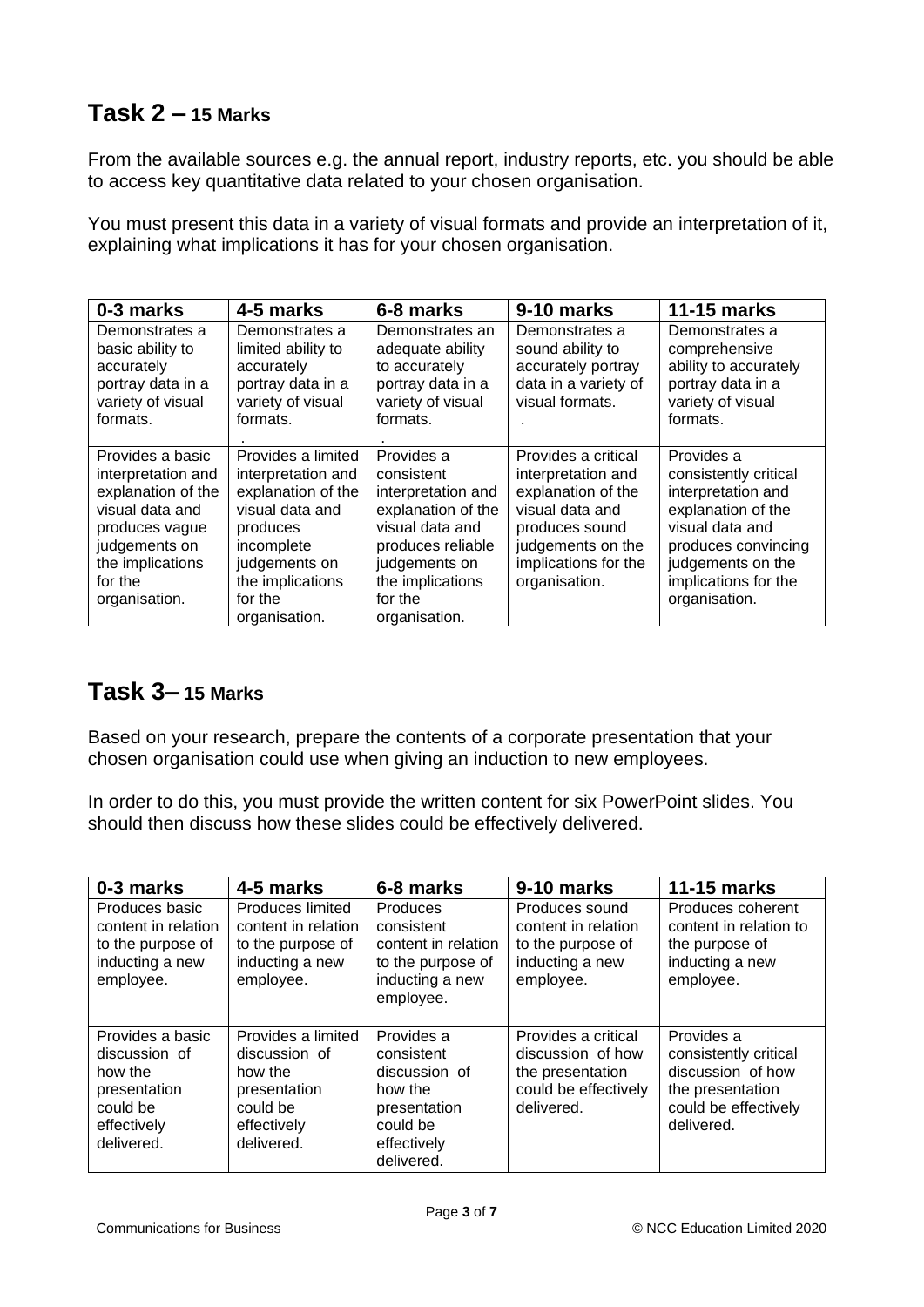#### **Task 4 – 15 Marks**

Discuss examples of *formal* **and** *informal meetings* that might occur within the context of your chosen organisation.

| 0-3 marks         | 4-5 marks         | 6-8 marks         | 9-10 marks           | <b>11-15 marks</b>   |
|-------------------|-------------------|-------------------|----------------------|----------------------|
| Can basically     | In a limited way, | Can adequately    | Can soundly          | Can coherently       |
| identify and      | can identify and  | identify and      | identify and         | identify and discuss |
| discuss examples  | discuss examples  | discuss examples  | discuss examples     | examples of formal   |
| of formal         | of formal         | of formal         | of formal meetings   | meetings that are    |
| meetings that are | meetings that are | meetings that are | that are relevant to | relevant to the      |
| relevant to the   | relevant to the   | relevant to the   | the selected         | selected             |
| selected          | selected          | selected          | organisation.        | organisation.        |
| organisation.     | organisation.     | organisation.     |                      |                      |
| Can basically     | In a limited way, | Can adequately    | Can soundly          | Can coherently       |
| identify and      | can identify and  | identify and      | identify and         | identify and discuss |
| discuss examples  | discuss examples  | discuss examples  | discuss examples     | examples of          |
| of informal       | of informal       | of informal       | of informal          | informal meetings    |
| meetings that are | meetings that are | meetings that are | meetings that are    | that are relevant to |
| relevant to the   | relevant to the   | relevant to the   | relevant to the      | the selected         |
| selected          | selected          | selected          | selected             | organisation.        |
| organisation.     | organisation.     | organisation.     | organisation.        |                      |

### **Task 5– 15 Marks**

Based on your chosen organisation, discuss (with an example of a possible project) the likely communication skills required at each of the five stages of team development, as proposed by Tuckman and Jensen (1977).

| 0-3 marks                                                                                                            | 4-5 marks                                                                                                              | 6-8 marks                                                                                                                    | 9-10 marks                                                                                                           | <b>11-15 marks</b>                                                                                                                   |
|----------------------------------------------------------------------------------------------------------------------|------------------------------------------------------------------------------------------------------------------------|------------------------------------------------------------------------------------------------------------------------------|----------------------------------------------------------------------------------------------------------------------|--------------------------------------------------------------------------------------------------------------------------------------|
| Basic<br>understanding of<br>the Tuckman and<br>Jensen team<br>development<br>model.                                 | Limited<br>understanding of<br>the Tuckman and<br>Jensen team<br>development<br>model.                                 | Consistent<br>understanding of<br>the Tuckman and<br>Jensen team<br>development<br>model.                                    | Critical<br>understanding of<br>the Tuckman and<br>Jensen team<br>development<br>model.                              | Consistently critical<br>understanding of the<br>Tuckman and<br>Jensen team<br>development model.                                    |
| Provides a basic<br>discussion of the<br>communication<br>skills required at<br>each stage of<br>team<br>development | Provides a limited<br>discussion of the<br>communication<br>skills required at<br>each stage of<br>team<br>development | Provides a<br>consistent<br>discussion of the<br>communication<br>skills required at<br>each stage of<br>team<br>development | Provides a critical<br>discussion of the<br>communication<br>skills required at<br>each stage of team<br>development | Provides a<br>consistently critical<br>discussion of the<br>communication skills<br>required at each<br>stage of team<br>development |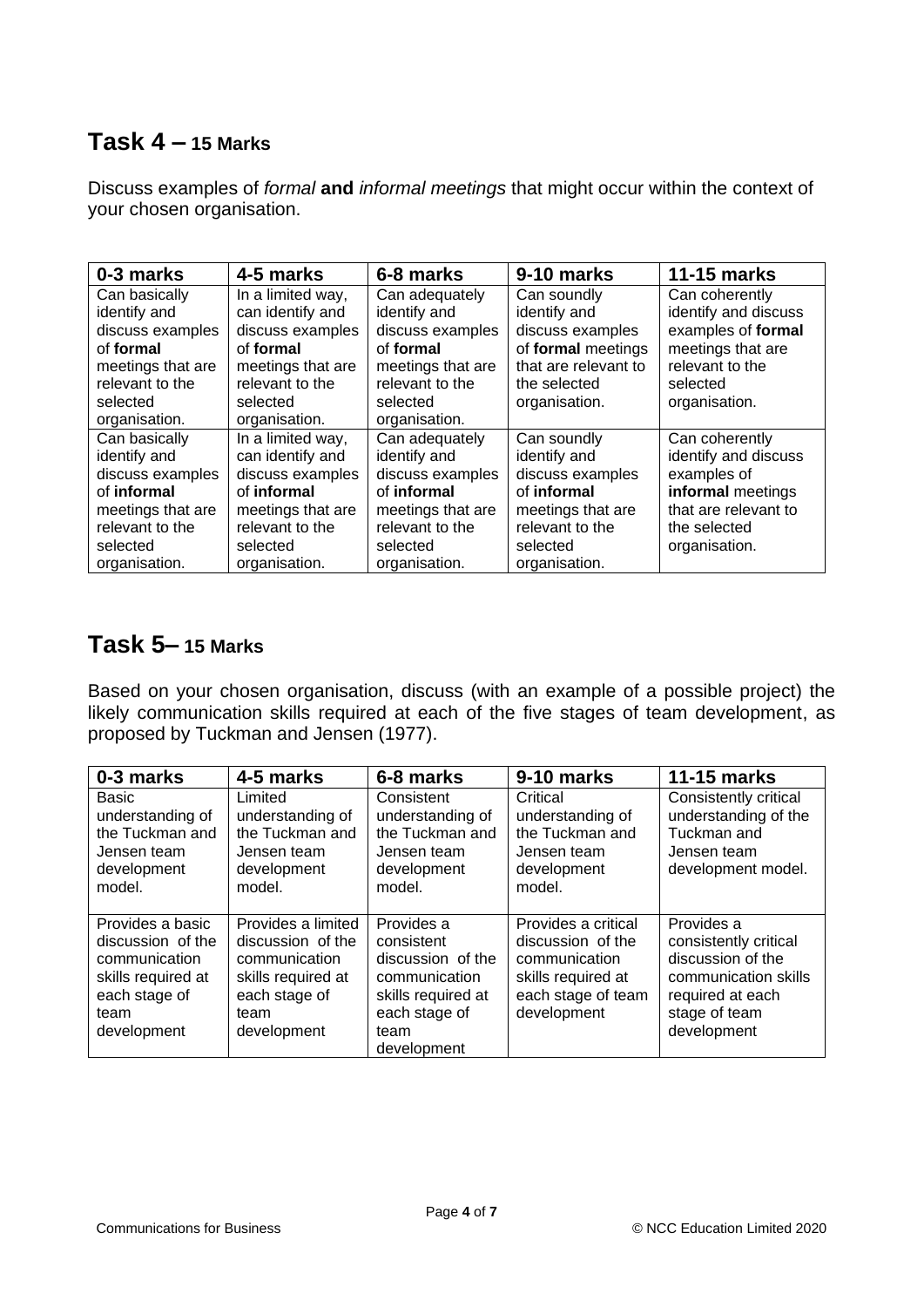#### **Task 6 – 20 Marks**

Discuss the importance of the *body language* demonstrated by a customer assistant serving in the food retail business. Explain what impacts this might have on the customer service experience.

| 0-5 marks                                                                                                                                         | 6-7 marks                                                                                                                                           | 8-11 marks                                                                                                                                                | <b>12-13 marks</b>                                                                                                                                | <b>14-20 marks</b>                                                                                                                                             |
|---------------------------------------------------------------------------------------------------------------------------------------------------|-----------------------------------------------------------------------------------------------------------------------------------------------------|-----------------------------------------------------------------------------------------------------------------------------------------------------------|---------------------------------------------------------------------------------------------------------------------------------------------------|----------------------------------------------------------------------------------------------------------------------------------------------------------------|
| Basic<br>understanding of<br>the types of body<br>language.                                                                                       | Limited<br>understanding of<br>the types of body<br>language.                                                                                       | Consistent<br>understanding of<br>the types of body<br>language.                                                                                          | Critical<br>understanding of<br>the types of body<br>language.                                                                                    | Consistently critical<br>understanding of the<br>types of body<br>language.                                                                                    |
| Provides a basic<br>explanation of<br>how body<br>language can<br>impact on the<br>customer<br>experience within<br>a food retail<br>environment. | Provides a limited<br>explanation of<br>how body<br>language can<br>impact on the<br>customer<br>experience within<br>a food retail<br>environment. | Provides a<br>consistent<br>explanation of<br>how body<br>language can<br>impact on the<br>customer<br>experience within<br>a food retail<br>environment. | Provides a critical<br>explanation of how<br>body language can<br>impact on the<br>customer<br>experience within a<br>food retail<br>environment. | Provides a<br>consistently critical<br>explanation of how<br>body language can<br>impact on the<br>customer experience<br>within a food retail<br>environment. |

#### **Note to markers**

Please take appropriate action for any malpractice (plagiarism, collusion, referencing issues etc.) discovered as per the *AQ\_28-a01\_Academic Misconduct Policy* document. Please also complete and submit the *Malpractice Declaration Form*.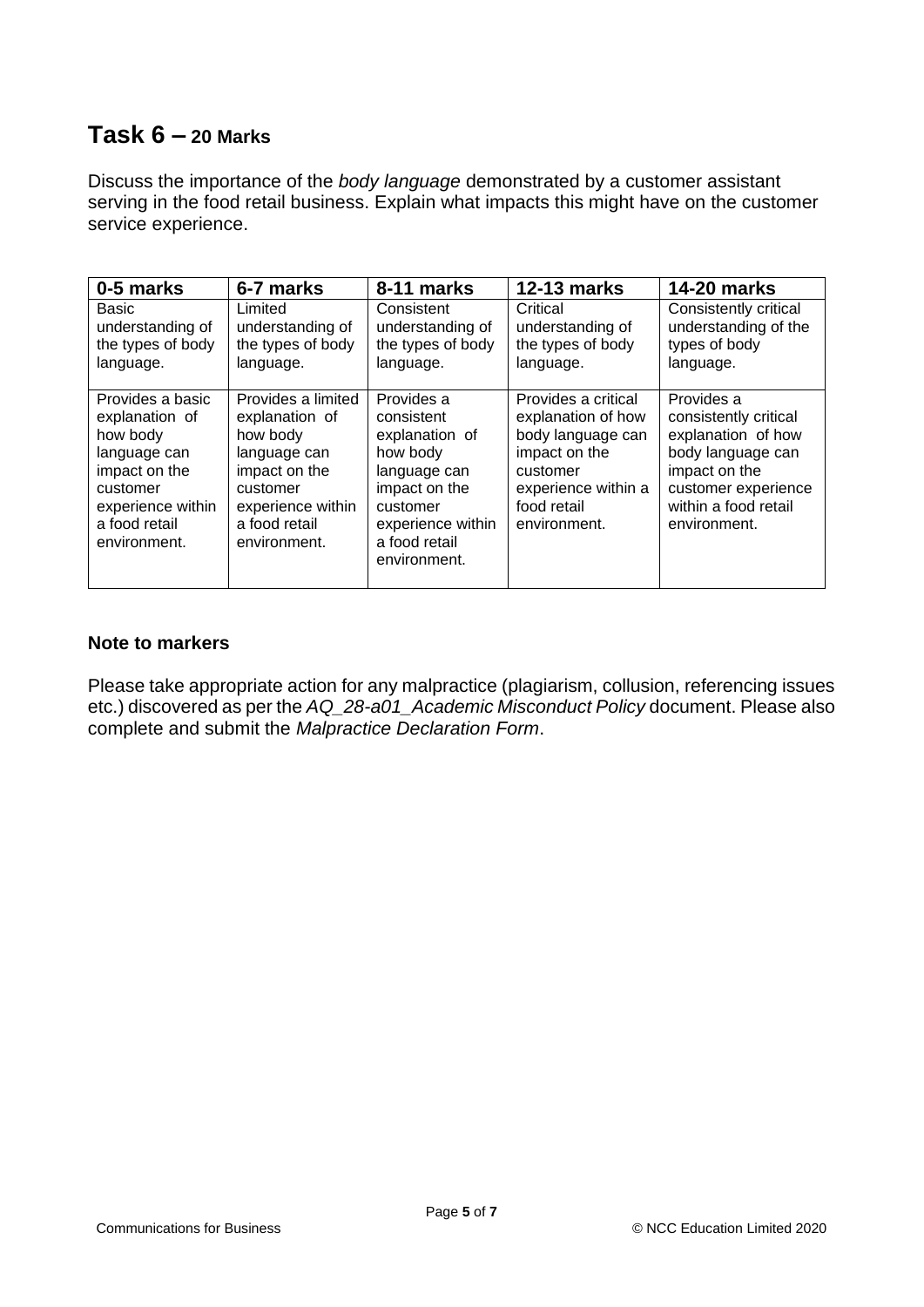#### **Learning Outcomes matrix**

| <b>Task</b> | <b>Learning Outcomes</b><br>assessed | Marker can differentiate<br>between varying levels of<br>achievement |
|-------------|--------------------------------------|----------------------------------------------------------------------|
|             |                                      | Yes                                                                  |
|             | ∩                                    | Yes                                                                  |
| 3           | 3                                    | Yes                                                                  |
|             |                                      | Yes                                                                  |
| 5           | 5                                    | Yes                                                                  |
| ี่ค         | 6                                    | Yes                                                                  |

### **Grade descriptors**

| Learning                                                  | Fail                                                                                                                                                                 | <b>Referral</b>                                                                                                                                                        | <b>Pass</b>                                                                                                                                                                  | <b>Merit</b>                                                                                                                                                            | <b>Distinction</b>                                                                                                                                                                         |
|-----------------------------------------------------------|----------------------------------------------------------------------------------------------------------------------------------------------------------------------|------------------------------------------------------------------------------------------------------------------------------------------------------------------------|------------------------------------------------------------------------------------------------------------------------------------------------------------------------------|-------------------------------------------------------------------------------------------------------------------------------------------------------------------------|--------------------------------------------------------------------------------------------------------------------------------------------------------------------------------------------|
| <b>Outcome</b>                                            |                                                                                                                                                                      |                                                                                                                                                                        |                                                                                                                                                                              |                                                                                                                                                                         |                                                                                                                                                                                            |
| Prepare<br>business<br>messages and<br>reports:           | Can basically<br>identify, adapt<br>and use<br>appropriate<br>skills, methods<br>and procedures<br>to reach basic<br>solutions.                                      | In a limited way,<br>can identify,<br>adapt and use<br>appropriate<br>skills, methods<br>and procedures<br>to reach limited<br>solutions.                              | Can adequately<br>Identify, adapt<br>and use<br>appropriate<br>skills, methods<br>and procedures<br>to reach<br>appropriate<br>solutions.                                    | Can soundly<br>identify, adapt<br>and use<br>appropriate<br>skills, methods<br>and procedures<br>to reach<br>supported and<br>appropriate<br>solutions.                 | Can coherently<br>identify, adapt<br>and use<br>appropriate<br>skills, methods<br>and procedures<br>to reach well<br>supported and<br>highly<br>appropriate<br>solutions.                  |
| Present<br>quantitative<br>data to convey<br>information: | Provides basic<br>interpretation<br>and evaluation<br>of relevant<br>information and<br>ideas to<br>address<br>problems that<br>are well defined<br>but non-routine. | Provides limited<br>interpretation<br>and evaluation<br>of relevant<br>information and<br>ideas to<br>address<br>problems that<br>are well defined<br>but non-routine. | Provides<br>consistent<br>interpretation<br>and evaluation<br>of relevant<br>information and<br>ideas to<br>address<br>problems that<br>are well defined<br>but non-routine. | Provides critical<br>interpretation<br>and evaluation<br>of relevant<br>information and<br>ideas to<br>address<br>problems that<br>are well defined<br>but non-routine. | Provides<br>consistently<br>critical<br>interpretation<br>and evaluation<br>of relevant<br>information and<br>ideas to<br>address<br>problems that<br>are well defined<br>but non-routine. |
| Deliver<br>effective<br>presentations:                    | Can basically<br>identify, adapt<br>and use<br>appropriate<br>skills, methods<br>and procedures<br>to reach basic<br>solutions.                                      | In a limited way,<br>can identify,<br>adapt and use<br>appropriate<br>skills, methods<br>and procedures<br>to reach limited<br>solutions.                              | Can adequately<br>Identify, adapt<br>and use<br>appropriate<br>skills, methods<br>and procedures<br>to reach<br>appropriate<br>solutions.                                    | Can soundly<br>identify, adapt<br>and use<br>appropriate<br>skills, methods<br>and procedures<br>to reach<br>supported and<br>appropriate<br>solutions.                 | Can coherently<br>identify, adapt<br>and use<br>appropriate<br>skills, methods<br>and procedures<br>to reach well<br>supported and<br>highly<br>appropriate<br>solutions.                  |
| Contribute to<br>business<br>meetings:                    | Demonstrates a<br>basic ability to<br>review the<br>effectiveness<br>and<br>appropriateness                                                                          | Demonstrates a<br>limited ability to<br>review the<br>effectiveness<br>and<br>appropriateness                                                                          | Demonstrates<br>an adequate<br>ability to review<br>the<br>effectiveness<br>and                                                                                              | Demonstrates a<br>sound ability to<br>review the<br>effectiveness<br>and<br>appropriateness                                                                             | Demonstrates a<br>comprehensive<br>ability to review<br>the<br>effectiveness<br>and                                                                                                        |